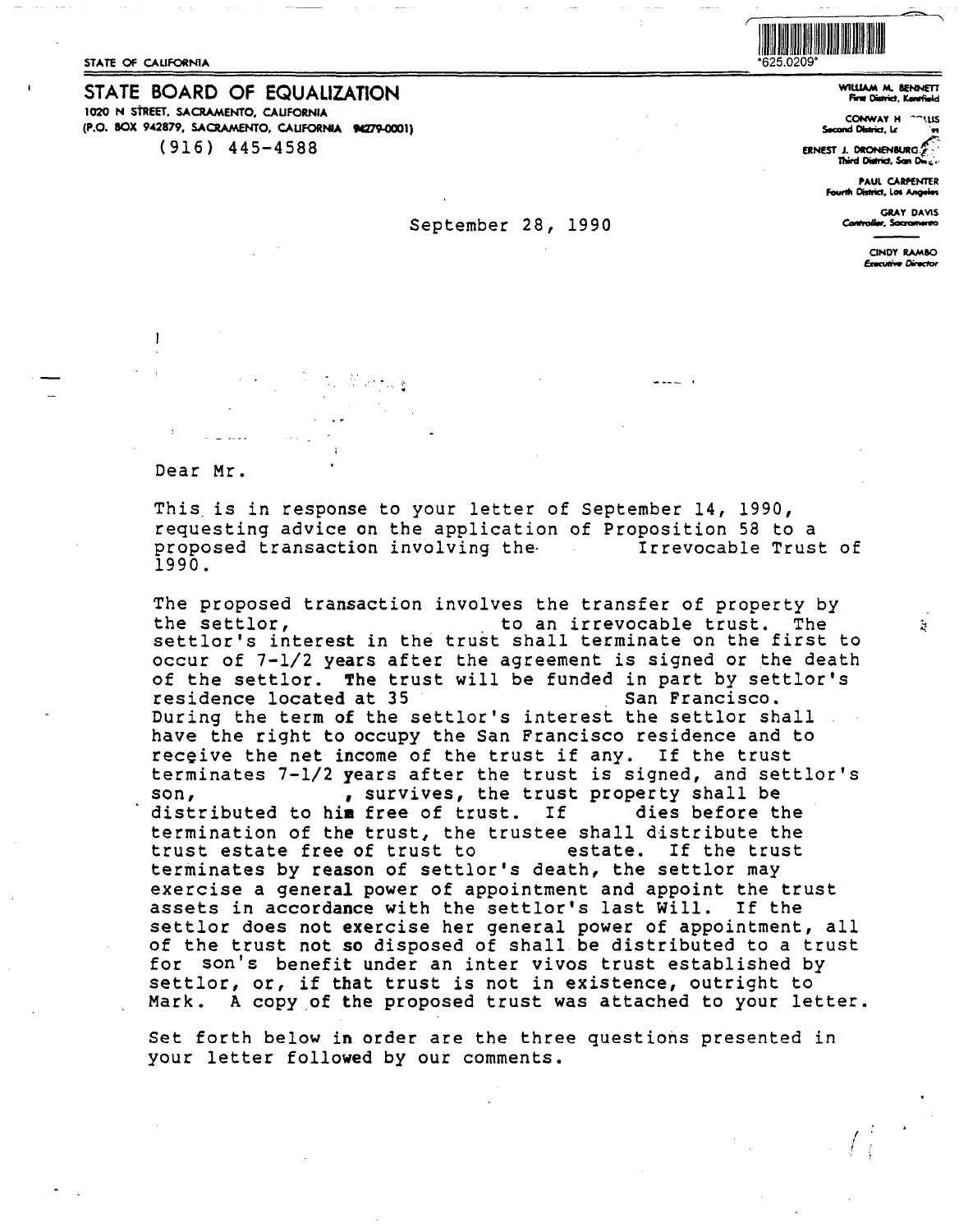$\ell$ 

 $\ddot{\bullet}$ 

### (1) WILL THE TRANSFER BY THE SETTLOR OF THE RESIDENCE INTO THE TRUST BE EXEMPT FROM REASSESSMENT?

#### **COMMENT:**

In effect, your question asks whether the settlor's transfer of her residence to the trust will be excluded from change in ownership for property tax purposes. The term •change in ownership for property can parposes. The cerm change in (all section references are to the Revenue and Taxation Code unless otherwise indicated) as a transfer of a present interest in real property, including the beneficial use thereof, the value of which is substantially equal to the value of the fee interest. Further, as noted in your letter, subdivision (d) of section 62 excludes from change in ownership any transfer by the trustor into a trust for so long as the transferor is the present beneficiary of the trust. See also Property Tax Rule 462 (18 California Code of Regulations Section 462, subdivision (i)(2)(A) which similarly provides that a transfer to a trust is not a change in ownership if the trustor-transferor is the sole beneficiary of the trust. Since under the terms of the proposed<br>proposed irrevocable Trust of 1990, the proposed Irrevocable Trust of 1990, the<br>settlor-transferor,  $\cdot$ , would be f, would be the sole present beneficiary, her transfer of the residence to the trust would be excluded from change in ownership by these provisions.

**(2) IF THE TRUST TERMINATES 7-1/2 YEARS AFTER THE TRUST IS**  SIGNED, WILL THE LIFE ESTATE IN TRUST FOR THE BENEFIT OF **THE SETTLOR'S SON BE EXEMPT FROM REASSESSMENT?** 

## **COMMENT:**

As discussed in your letter, Proposition 58 added subdivision (h) to section 2 of article XIII A of the California Constitution, providing that "change in ownership" shall not include the transfer of the principal residence of the transferor in the case of a transfer between parents and their children. It also provides for a similar exclusion for the transfer of the first \$1 million of the full cash value of all other real property transferred between parents and their children. These provisions are implemented by section 63.l which contains the various requirements applicable to the parent/child change in ownership exclusion. Subdivision (a)(l) excludes the transfer of real property which is the principal residence of an eligible transferor in the case of a  $parent/child$  transfer. Subdivision (c)(7) defines "transfer" as including any transfer of the present beneficial ownership of property from an eligible transferor to an eligible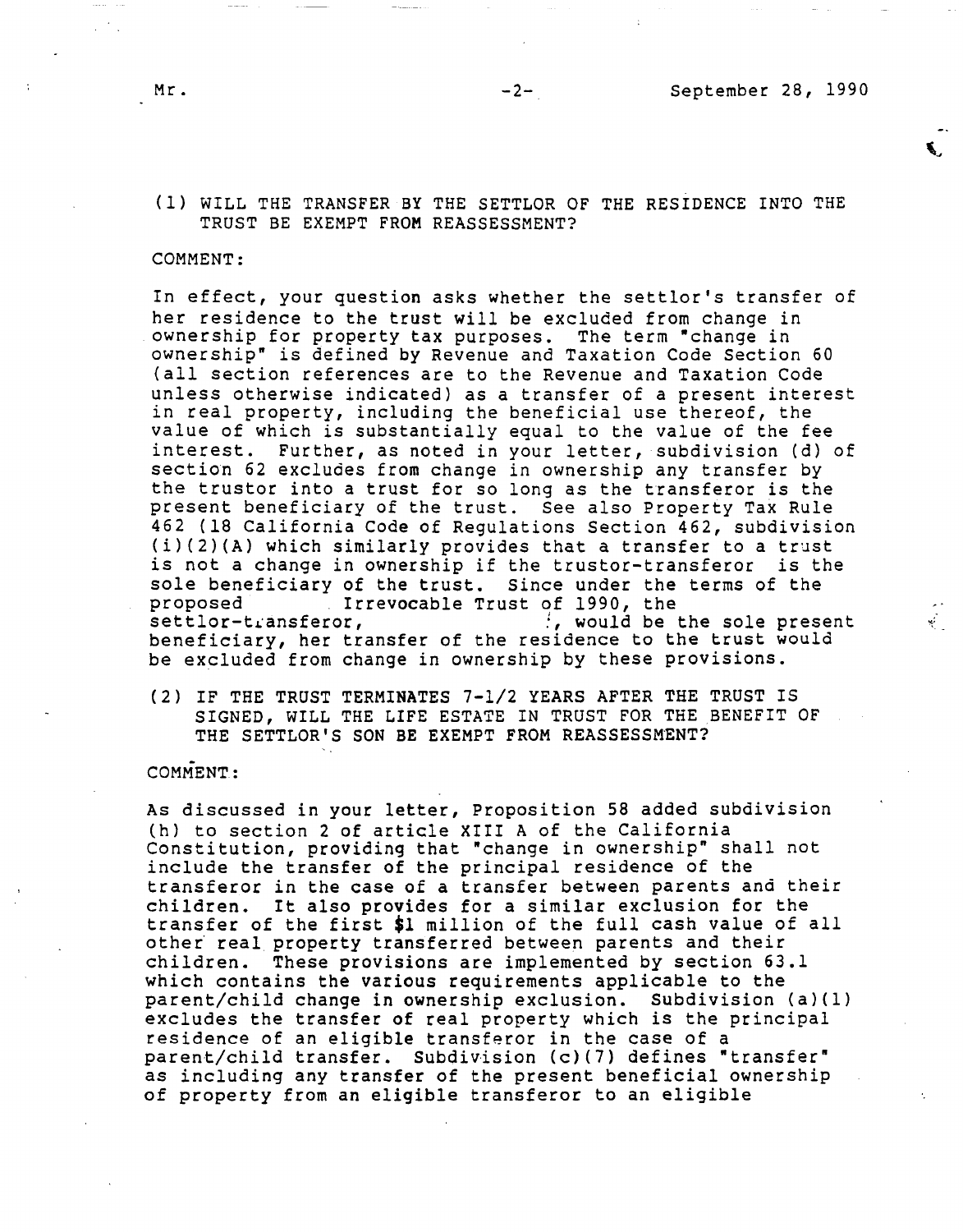• .. ;,.\_

transferee through the medium of an inter vivos or testamentary<br>trust. The terms "eligible transferor" and "eligible The terms "eligible transferor" and "eligible transferee" are defined in subdivisions  $(c)(4)$  and  $(5)$  as a parent or child of an eligible transferee or transferor, respectively.

Under the proposed terms of the trust, it will terminate 7-1/2 years after the date it is signed and the trust estate will be distributed either (1) to Mark free of trust distributed either (1) to Mark free of trust<br>the termination of the trust, or (2) to estate free of the termination of the trust, or  $(2)$  to trust does not survive the term trust does not survive the termination of the trust.<br>In the event survives the termination of the trust and survives the termination of the trust and receives the trust estate, this would be a "transfer" within the terms of section 63.1, subdivision (c)(7), since it is the transfer of the present beneficial ownership of the property from an eligible transferor to an eligible transferee through the medium of an inter vivos trust. Assuming that the other requirements of section 63.1 are satisfied, that is the property is either the transferor's principal residence or is the first \$1 million of full cash value of other real property, a timely claim for exclusion is filed, etc., we conclude that<br>the transfer to contineal property pursuant to the terms of of real property pursuant to the terms of the proposed trust would be excluded from change in ownership. If Mark fails to survive the trust and the trust estate is distributed to Mark's estate, however, the estate property will<br>presumably be distributed to theirs. Since nothing in presumably be distributed to the information submitted indicates that the property would be distributed to an eligible transferee, we conclude that the parent/child change in ownership exclusion would not apply in this event.

(3) IF THE SETTLOR DIES DORING THE 7-1/2 YEAR PERIOD, WILL THE **TRANSFER BE EXEMPT FROM REASSESSMENT?** 

#### COMMENT:

The terms of the proposed trust provide that if the trust<br>terminates by reason of the settlor's death, the settlor may exercise a general power of appointment and appoint the trust assets in accordance with the settlor's last Will. Obviously, the effect of any distribution of the trust property pursuant to the settler's Will would depend upon the terms of that instrument. Unless the property is distributed to an eligible transferee, the parent/child exclusion would not apply.

The proposed trust further provides that if the settlor does not exercise her general power of appointment, all of the trust property not so disposed of shall be distributed to an inter vivos trust established by the settlor for